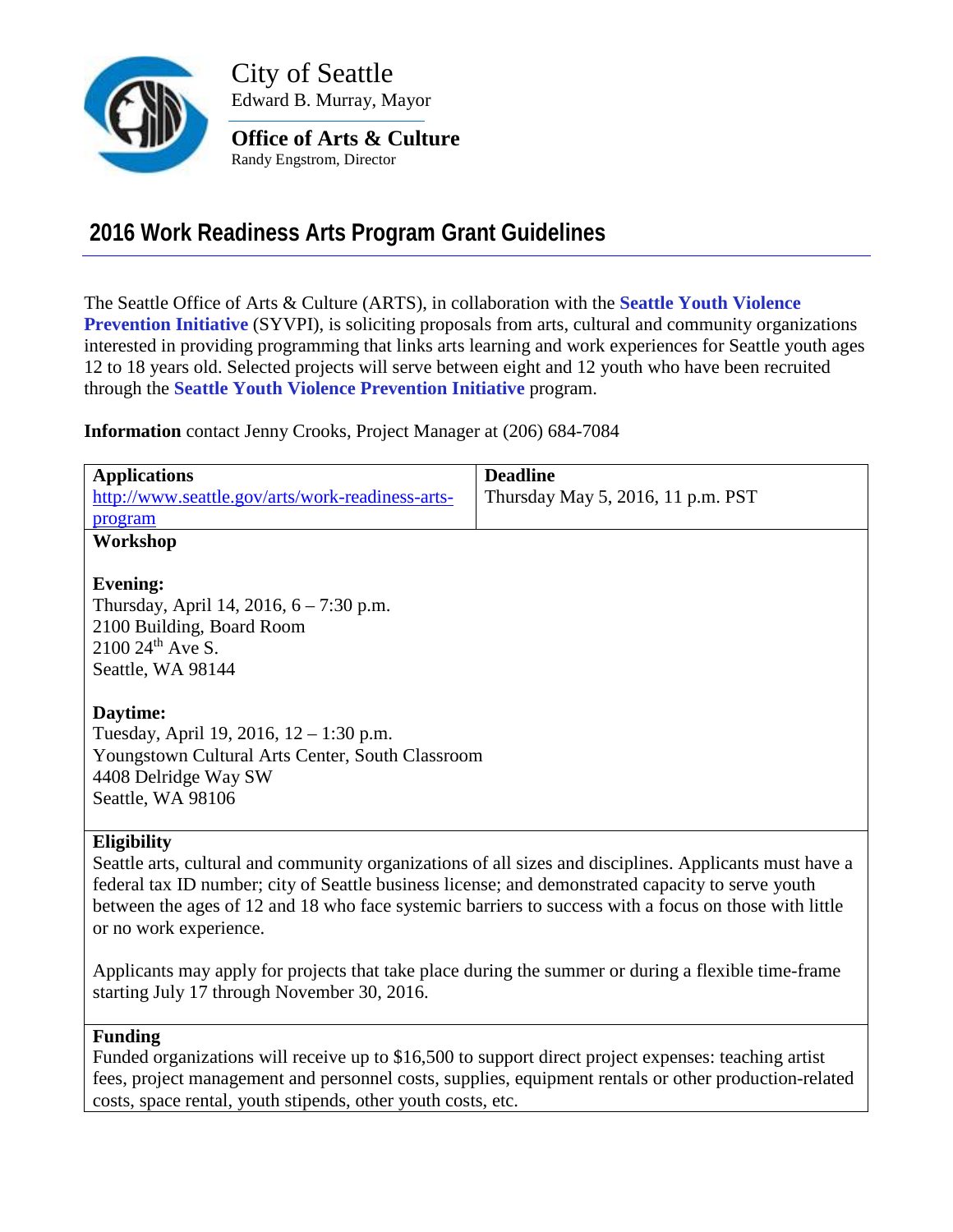### *Program Overview*

The Seattle Office of Arts & Culture (ARTS), in collaboration with the Seattle Youth Violence Prevention Initiative (SYVPI), is soliciting proposals from arts, cultural, and community organizations interested in providing programming that links arts-learning and work-training experiences for Seattle youth between the ages of 12 to 18 years old. Selected projects will serve between eight and 12 youth who have been recruited through the SYVPI program. Applicants may apply for projects that take place during the summer or during a flexible time-frame between July 17 and November 30, 2016. Projects may apply for funding up to \$16,500 (including youth stipends & travel). It is recommended that projects requesting \$16,500 provide 75 hours of instruction time for youth.

ARTS seeks youth group projects that strongly link arts-learning with development of interpersonal and leadership skills, and [21st Century Skills](http://www.seattle.gov/Documents/Departments/Arts/Downloads/Grants/Youth%20Arts/YA-Glossary.pdf) designed to boost academic, vocational and workplace success. Group project supervisors, SYVPI Neighborhood Network staff and staff from ARTS will work together to ensure that participants learn both specific arts skills and the value of appropriate workplace behavior.

## *Eligibility and Requirements*

#### The **Applicant** must:

- have Federal Tax ID number, City of Seattle Business License and be based in the city of Seattle
- have demonstrated capacity to engage youth between the ages of 12 and 18 faced with systemic barriers for success, with a focus on those with little or no work experience
- have administrative capacity to ensure adequate accounting procedures and controls necessary to safeguard funds associated with this award
- contact ARTS project manager and attend mandatory information session.
- discuss project with representative of network in which your proposed project will take place.

#### The **Project** should:

- take place in South East, South West, or Central neighborhood networks of Seattle (*This applies to where the youth activities take place; organizations may be located anywhere in Seattle. See map of eligible project locations* http://safeyouthseattle.org/whoweare/syvpi-networkboundaries-initiative-partners-map/).
	- o Some projects may receive special exemption to serve youth across more than one neighborhood network but must contact program manager before applying.
- be completed by November 30, 2016
- demonstrate total number of contact hours
- have a realistic budget that includes:
	- o a stipend for participating youth
	- o funding for youth transportation (bus passes/tokens)
	- o costs for snacks/food for youth participants as appropriate to hours of program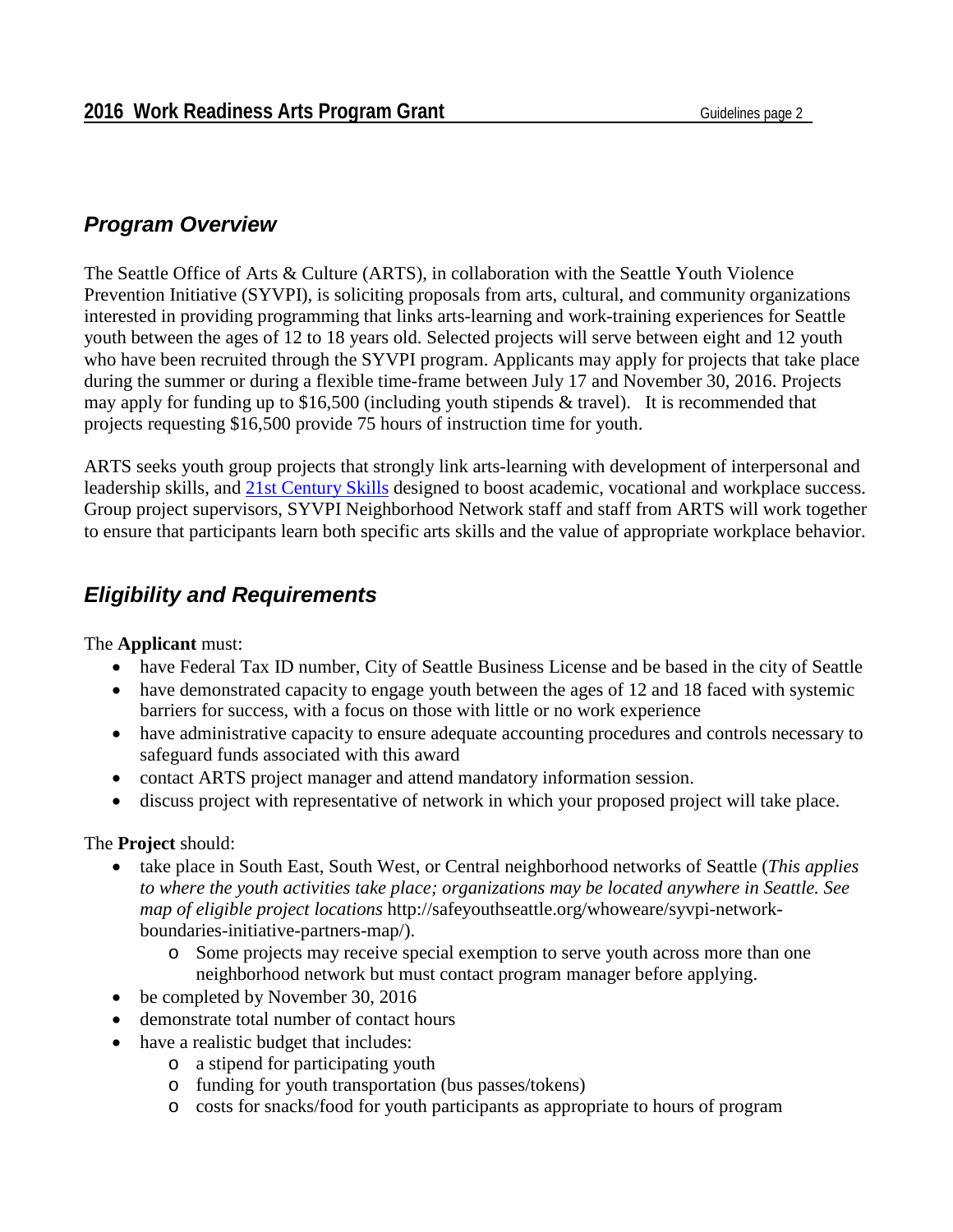#### **2016 Work Readiness Arts Program Grant** General Contract Cuidelines page 3

- include at least one professional teaching artist who has experience working with youth between the ages of 12 and 18
- have participants create or perform art as a primary part of their engagement and take part in a final culminating event to showcase their experience
- include activities that support work-readiness (e.g., including but not limited to, creating resumes, interview skills, financial management, presentation skills, etc.)
- track attendance

#### The **Application** must

- include current resumes and/or biographies for lead teaching artist(s) and supporting artist(s)
- include a project activities plan/curriculum
- include a balanced budget (expenses equal income). Demonstrated in-kind and other matching funds is encouraged but not required.

You may submit only one application per year to this program.

# *Funding*

Funded organizations will receive up to \$16,500 to support direct project expenses: teaching artist fees, project management and personnel costs, supplies, equipment rentals or other production-related costs, space rental, youth stipends, other youth costs, etc. The funding amount and project budget should be inclusive of stipends for each youth participating in the program and may be pro-rated based on attendance.

### **This grant will not fund**

- in-school activities or applications from school staff
- elements of the project that are completed before funds are awarded
- purchase of equipment or software
- culminating events only, fundraising/benefit presentations or religious services as primary purpose
- funds may not be used for fund raising, gifts, or organizational administrative costs

## *Evaluation Criteria*

- **Clearly developed project**: A detailed description of the project activities that provide quality arts-learning, skills development, work-readiness activities, and a clear description of what will be expected from the youth to complete the program successfully. This should include key personnel involved as well as a timeline of the project. It should also highlight day-to-day activities as well as any additional learning experiences such as field-trips, site-visits, etc.
- **Specific arts goals and work-readiness outcomes**: Describe how this project will benefit the participating youth and the community. How the project activities will prepare youth for jobs and leadership opportunities, and promote 21st Century Skills (including perseverance, creative and critical thinking, and communication and collaboration skills).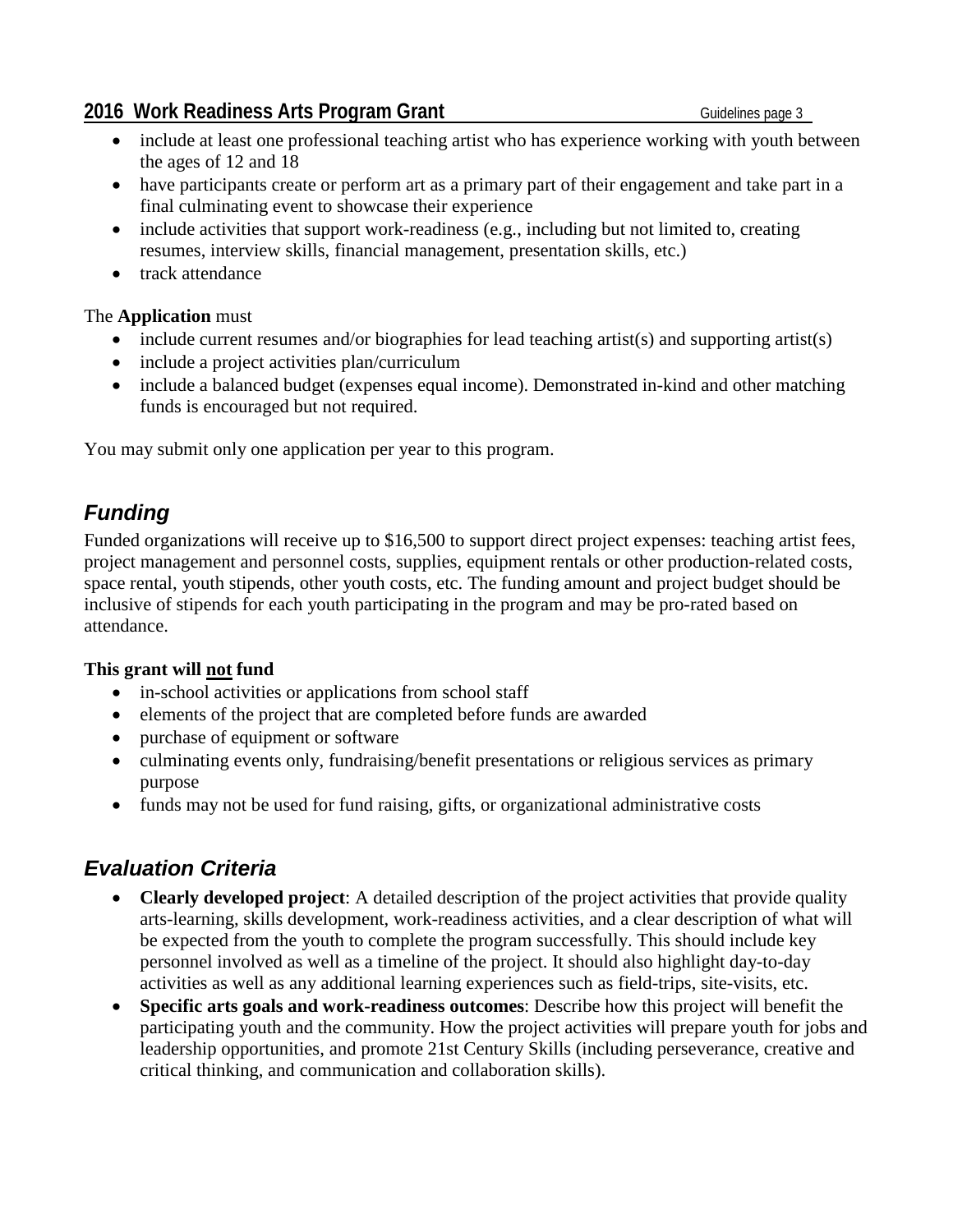### **2016 Work Readiness Arts Program Grant** Grant Guidelines page 4

- **Youth work experience**: Include what experience your organization and teaching artists have with at-risk youth in the 12 to 18 year age-range. Describe how you will work with youth to ensure they remain engaged and productive during your project.
- **Effective organizational capacity and feasibility**: Include detailed information about the organization, its mission, location, neighborhood served, and success in working with youth in a community setting. Illustrate a proven track record of success with youth training programs, a clear realistic budget for the project, and demonstrated administrative capacity to ensure adequate accounting procedures of funds.

## *Timeline*

A panel made up of community representatives, ARTS and SYVPI staff and will review and evaluate applications according to the program criteria and recommend funding. Funding notification will be made by early June.

### **Completing the online application, work samples and supporting materials**

- Create or update your profile at https://seattle.cgweb.org/
- Complete the application online answering all narrative questions fully and complete additional forms including:
	- o Budget Form (available here)
	- o Project Activities Form (available here)
	- o Teaching Artist resume and/or bio
	- o Work Sample (optional)

### **Obligations of award recipients**

If funded, applicants will need:

- to attend an contract information session
- to ensure that teaching artists working with youth have passed a background check
- to give credit to the ARTS and SYVPI on promotional material regarding funded project
- to submit invoices prior to receiving payment
- to submit a final report. Final payment will be contingent on approval of final report

## *Tips*

- Update or complete your basic registration and profile at https://seattle.cgweb.org/ right away.
- Explore the online application ahead of time, especially if you're a first-time applicant.
- Preview guidelines, check your eligibility and read instruction boxes.
- Attend workshops/information session.
- Meet with coordinators of the proposed network for your project and get feedback on your project prior to submitting your application http://safeyouthseattle.org/whoweare/contact/.
- Start writing or outlining your application narrative early. You may wish to write it first in a separate document to see your whole story clearly.
- Be sure to save and re-read your work before you submit.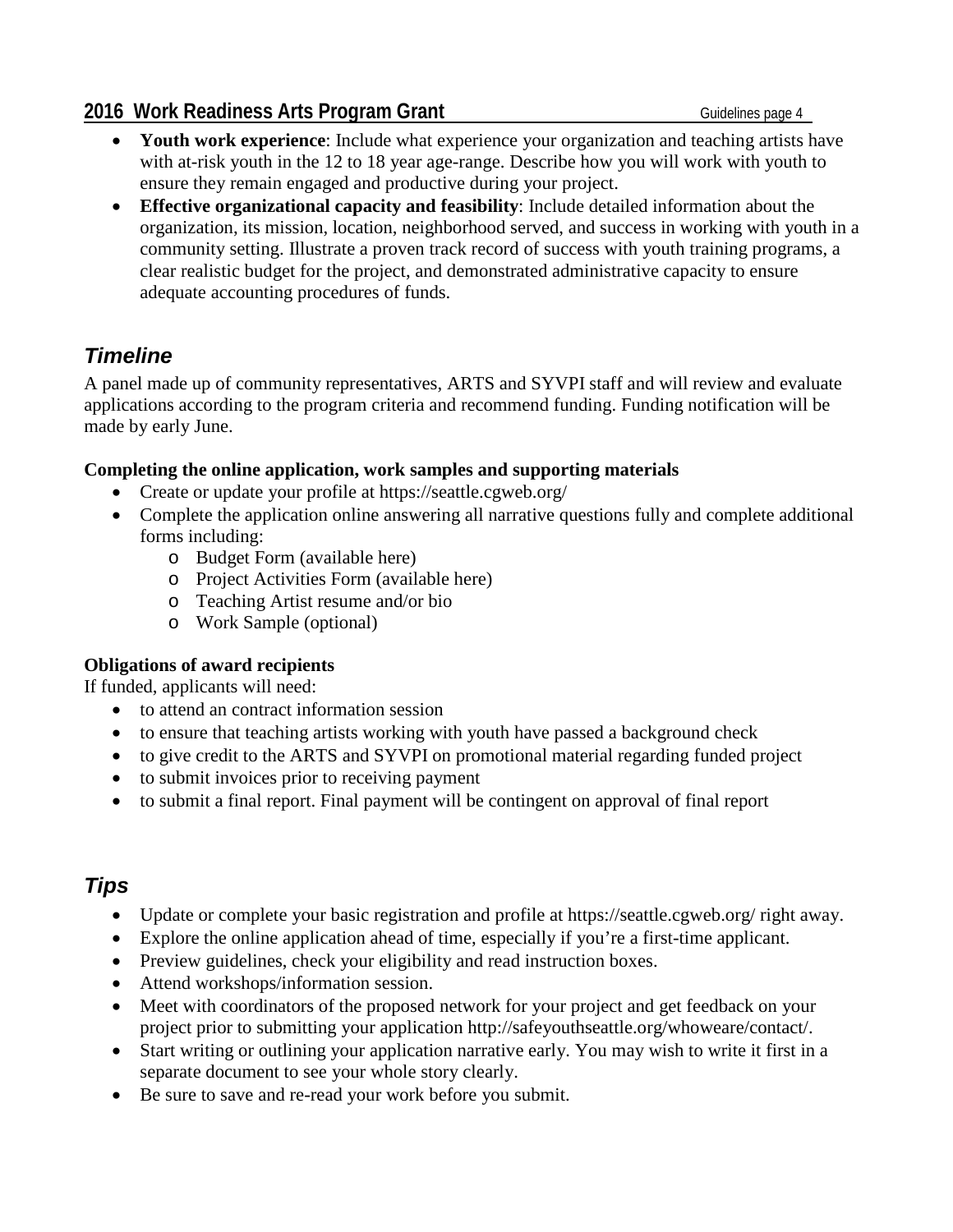- Call the project manager with questions well in advance of the deadline. We are happy to assist you, but last-minute help is limited due to timing.
- Submit early in case you need time to correct errors in the application.
- Double-check your budget and make sure income equals expenses.

## *ARTS Funding Policies*

### **Application materials are public information**

Applications submitted to the Office of Arts & Culture become public information. Members of the public may see and copy them if they make a formal request. This is required by the Washington State Public Disclosure Act (PDA:RCW 42.17). To request a copy of the act, contact the State of Washington Code Revisers' Office in Olympia at (360) 786-6777. To review funding applications, call the project manager.

### **Discrimination is not allowed on City-funded projects**

Applicants receiving funds from the Office of Arts & Culture must comply with Seattle Municipal Code Chapter 20.44, pertaining to prevention of discrimination in City contracts, and Chapter 5.44, pertaining to license requirements. The complete text of these City codes is available at the City Clerk's office and the Seattle Public Library.

### **Americans with Disabilities Act applies to City-funded projects**

The Americans with Disabilities Act (ADA) is a federal law ensuring access to services and facilities for the differently-abled. The Office of Arts & Culture respects the needs of people with differing abilities and seeks to make available to applicants, participants and all interested persons information regarding the provisions of the Americans with Disabilities Act and its applicability to the activities of our agency. For information about public meetings, accessibility and auxiliary aids, please contact the Office of Arts & Culture at (206) 684-7171 (voice), or (800) 833-6388 (TDD Relay). This agency complies with all federal, state and local laws that prohibit discrimination in employment and services.

#### **Supports freedom of expression**

The City believes a community that fosters freedom of speech and thought will advance as a society. Artists play an important role in reflecting and challenging social concerns of the day. The strength of the United States as a nation rests in its tolerance of divergent opinions and ideas. Government support of the arts must similarly tolerate a spectrum of ideas and encourage freedom of thought.

#### **Respects diverse cultures**

ARTS respects and seeks to achieve cultural and aesthetic diversity in its programs and administration through:

- Ensuring culturally diverse representation in decision-making through attention to cultural diversity in panel selection, hiring of staff and Commission appointments.
- Developing policies, documents and procedures that remove barriers to participation.
- Encouraging arts organizations to broaden representation in all aspects of serving their mission.
- Identifying ongoing needs and opportunities within the arts for involving diverse cultures and underserved audiences and artists.